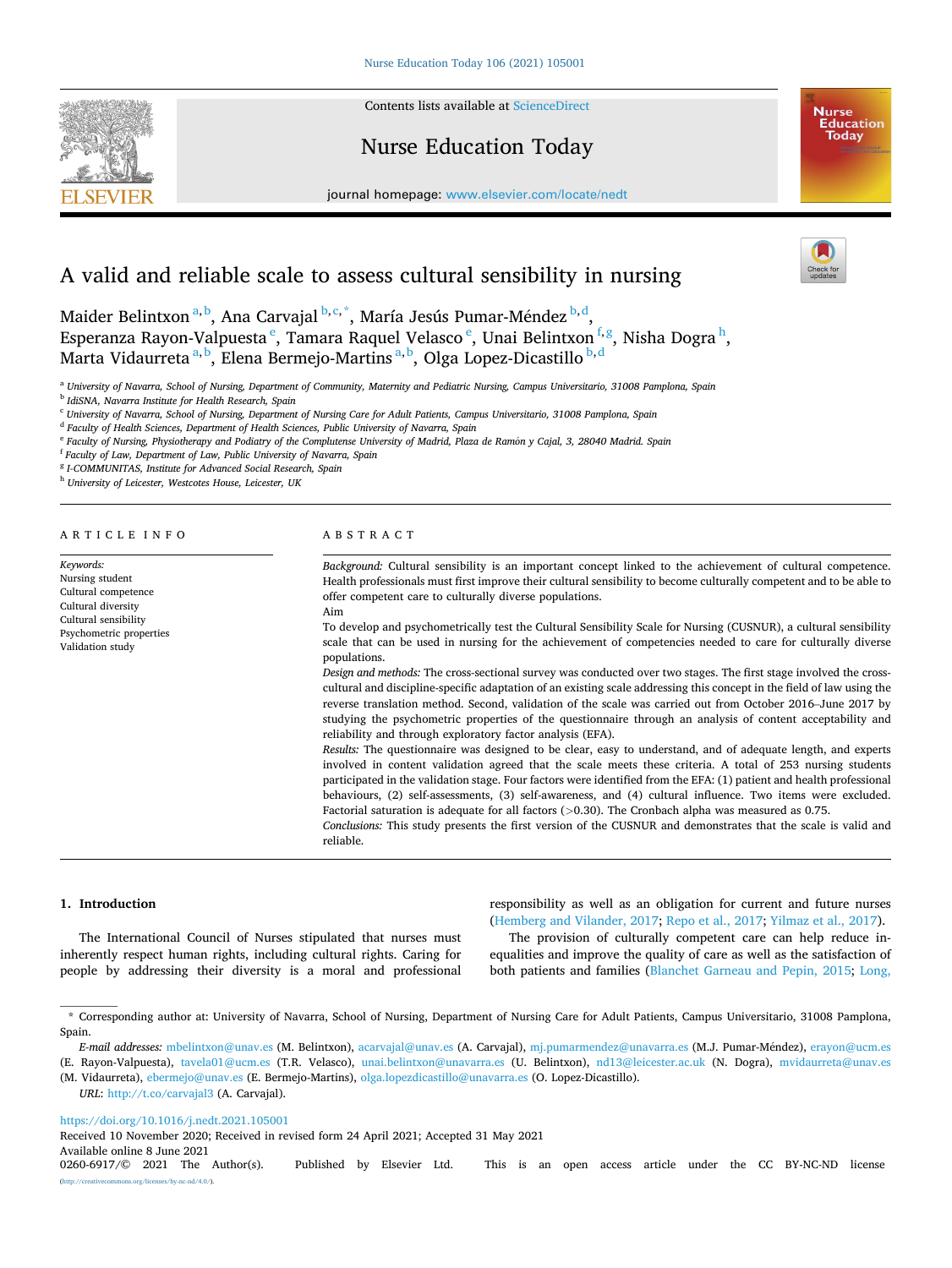[2012;](#page-7-0) [Yilmaz et al., 2017\)](#page-8-0). To provide culturally competent care, it is essential that health professionals are adequately prepared, and this training must begin at the undergraduate level [\(Farber, 2019](#page-7-0); [Perng and](#page-7-0)  [Watson, 2012](#page-7-0)).

Addressing the concept of cultural sensibility as a first step in nursing curricula would help students to understand culture and of its relationship to disease and health processes and to develop the competency to work effectively across cultures. This will lead to providing better care for their patients and not harming them with their interventions. By contrast, a lack of cultural sensibility in health professionals can make difficult the acquisition of cultural competency and lead to a marginalisation of patients due to their skin colour, gender, age, language, origin, religion or other characteristics sometimes as the result of an unconscious bias ([Fletcher, 2015](#page-7-0); [Fletcher, 2016;](#page-7-0) [Karnik and Dogra,](#page-7-0)  [2010\)](#page-7-0). To facilitate nursing students' training in cultural sensibility, it is first essential to assess their level of understanding. However, no tools measuring this concept have been identified in the nursing literature.

#### **2. Background**

Cultural competence has been defined as involving a continuous process through which health professionals strive to acquire an ability to work with those from different cultural backgrounds and to provide culturally competent care ([Campinha-Bacote, 2002](#page-7-0); [Sharifi et al., 2019](#page-8-0)). The attributes that comprise cultural competence are cultural awareness, cultural knowledge, cultural sensitivity, cultural skills, cultural proficiency, and dynamicity [\(Campinha-Bacote, 2002](#page-7-0); [Sharifi et al.,](#page-8-0)  [2019\)](#page-8-0). The terms of cultural awareness and sensitivity can be studied together using the broader concept of 'cultural sensibility'. [Karnik and](#page-7-0)  [Dogra \(2010, p. 723\)](#page-7-0) define cultural sensibility as 'an openness to emotional impressions, susceptibility, and sensitiveness that permits personal reflection and changes of behaviours when interacting with people from other cultures'.

It is important to highlight that the term culture is not limited to a person's ethnicity. In contrast, the term is presented as a multidimensional construct where ethnicity is one component among many that make up an individual's sense of self ([Powell Sears, 2012;](#page-7-0) [Verdonk and](#page-8-0)  [Abma, 2013\)](#page-8-0). Other components include race, skin colour, gender, sexuality, disability, age or sexual or economic status (Dogra et al., [2016\)](#page-7-0). Culture understood in this way also acknowledges that a person may identify his or her cultural identity differently from how others might define it [\(Karnik and Dogra, 2010](#page-7-0)). Based on this approach to the term culture, working with the concept of cultural sensibility is essential to help students understand that culture is a complex construct with numerous influences that affects one's interactions with others. This approach also makes its necessary to recognize the power of individuals' own cultural contexts, as they influence how individuals interpret and interact with others and remain 'open to a re-examination of [themselves] and a potential change in their own perspectives, behaviours, and attitudes towards others' ([Dogra, 2003](#page-7-0), p. 224).

Working within a cultural sensibility approach prevents those from the dominant culture from assuming that their culture is somehow superior to others [\(Dogra, 2003\)](#page-7-0). This assumption would lead to the provision of ethnocentric care with negative consequences for patients, as needs related to patients' cultural backgrounds go unnoticed. Some of these consequences involve the establishment of a superficial relationship between patients and health professionals; the use of general messages instead of tailored care; and the generation of conflicts due to existing cultural shocks at the level of values and beliefs ([Author Blin](#page-7-0)[ded, 2020](#page-7-0); [Leininger, 1995\)](#page-7-0).

Addressing cultural sensibility promotes the examination of one's own beliefs, attitudes, and prejudices and recognises the mastery of one's own cultural context when interpreting and interacting with others ([Fletcher, 2015](#page-7-0); [Fletcher, 2016](#page-7-0)). In addition, cultural sensibility requires that individuals be open to making changes to their own beliefs, behaviours, and attitudes ([Dogra, 2003;](#page-7-0) [Dogra et al., 2010\)](#page-7-0). This

openness is fundamental to understanding one's own identity, considering other cultures, avoiding judgement, and recognising diversity ([Dhadda, 2014](#page-7-0)).

Cultural sensibility encompasses the two attributes of cultural competence described above, cultural awareness and cultural sensitivity, in addition to promoting the adoption of an attitude of openness to the modification of one's own behaviour [\(Dhadda, 2014](#page-7-0); [Dogra, 2003](#page-7-0); [Dogra et al., 2010](#page-7-0)). Therefore, to become culturally competent, individuals must first cultivate cultural sensibility.

Addressing cultural sensibility can help achieve cultural safety as well, as some authors have noted that the antecedents of cultural safety are the two concepts involved in comprehending cultural sensibility, i. e., cultural sensitivity and cultural awareness ([Bozorgzad et al., 2016](#page-7-0)). When health professionals view patients as whole persons, recognising the multiple underlying factors leading to health and disease, a culturally safe nursing practice can take place. Cultural safety leads to the delivery of services that recognize, respect, and nurture the unique cultural identities of different groups and that safely address their needs, expectations, and rights ([Polaschek, 1998](#page-7-0)). Cultural safety and cultural sensibility concepts understand culture in the same way. However, the concept of cultural safety recognises that while those within an ethnic group may be diverse, their attitudes are likely to be similar, assuming that it is mostly persons of the dominant culture who need to learn about other cultures [\(Polaschek, 1998\)](#page-7-0).

As stated above, there are numerous concepts related to culturally competent practice. Many scales related to these terms are presented in the literature, and most focus on measuring cultural competence and its attributes, such as the Scale of Ethnocultural Empathy ([Albar et al.,](#page-7-0)  [2015\)](#page-7-0), the Cultural Sensitivity Scale: Hispanic Version ([Lee et al., 2006](#page-7-0)), and the Cultural Competence Assessment Spanish Version, CCA-S [\(Rai](#page-7-0)[gal-Aran et al., 2019](#page-7-0)). Although some of these scales include items that share commonalities with the concept of cultural sensibility, they do not address the concept as such.

Only one scale provided in the literature measures the construct of cultural sensibility, i.e., the Cultural Sensibility Survey (CSS) scale developed by [Curcio et al. \(2013\)](#page-7-0) designed and tested in English for university law students in the United States. This scale was developed based on [Karnik and Dogra's \(2010\)](#page-7-0) conceptual framework for cultural sensibility. The framework was created in the medical field and is therefore suitable for health professional contexts. The CSS was designed with the purpose of measuring learning outcomes related to knowledge, attitudes and skills needed to achieve cultural sensibility in law students (see [Curcio et al., 2013](#page-7-0) for details).

The CSS collects information on personal perceptions regarding the need for training on cultural diversity, knowledge about how cultural diversity affects communication and interactions with others, and knowledge about how culture affects the legal process. The disciplines in which lawyers and nurses work share many similarities, as both are person centred, and professionals in both fields interact with people from different cultures under conditions of great vulnerability. As this scale has robust psychometric properties, it was used as a model to develop a new scale for the study of cultural sensibility in health professionals.

Therefore, this study set out to create and validate a new scale for the assessment of cultural sensibility that could be used in nursing for the achievement of competencies needed to care for culturally diverse populations.

# **3. Methods**

# *3.1. Aim*

We sought to develop and validate a cultural sensibility scale that can help undergraduate nursing students develop into culturally competent graduates who can work with diverse populations.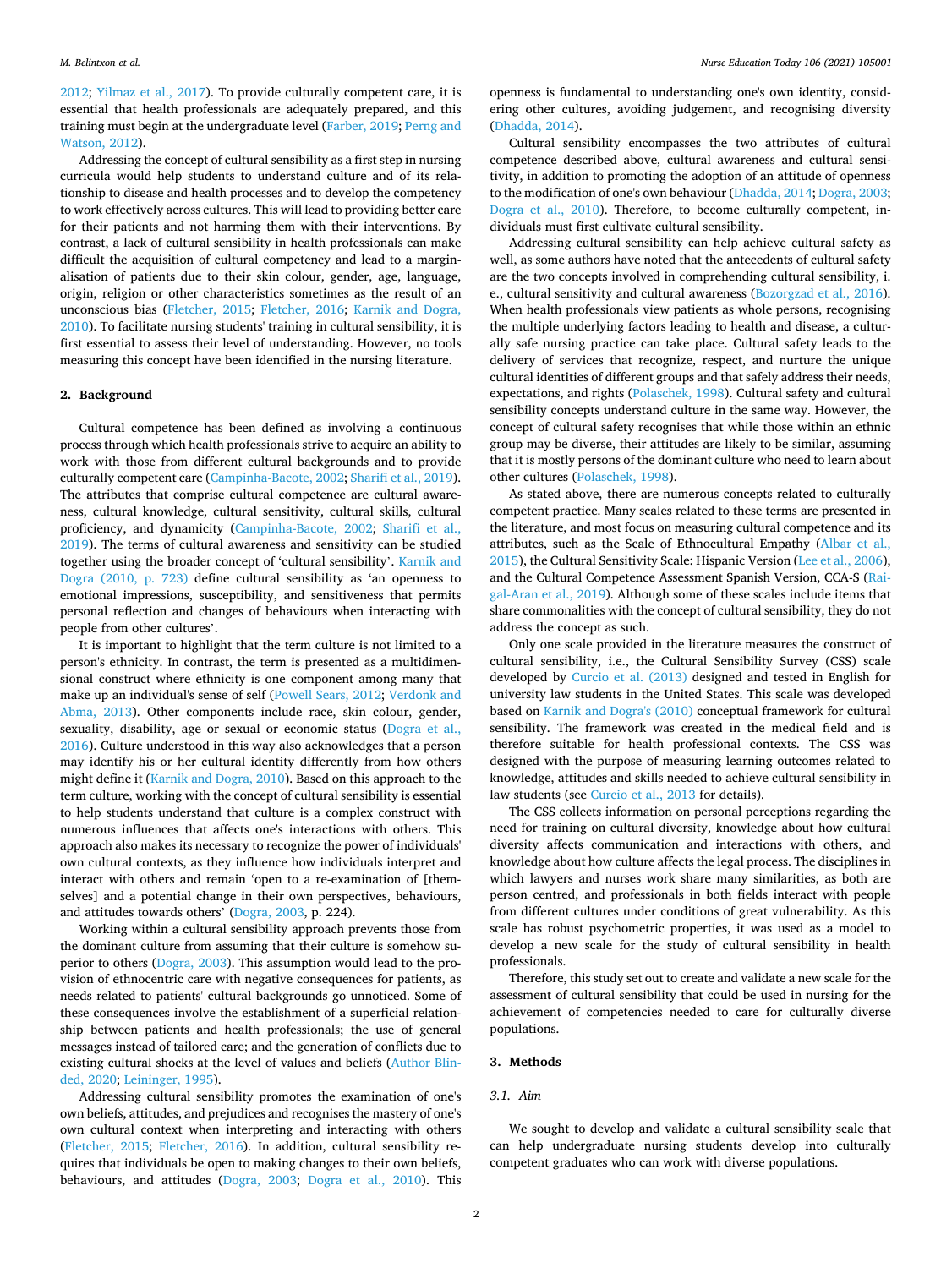# *3.2. Methodology*

The new scale was developed over a two-staged process, which is described in the following sections.

# *3.2.1. Stage 1: cross-cultural adaptation of the scale and pilot study*

The first stage involved the cross-cultural and discipline-specific adaptation of an existing scale addressing this concept in the field of law using the reverse translation method ([Argimon and Jimenez, 2004](#page-7-0)). This method is widely recommended by experts of cross-cultural studies and includes the translation of the scale by individuals who are proficient in both languages, corrections by experts, back-translation, evaluation by a committee, comparisons with the original version, and a pilot study [\(Author Blinded, 2011;](#page-7-0) [Maneesriwongul and Dixon, 2004](#page-7-0); [Wild et al., 2005\)](#page-8-0).

The process was carried out as follows (see Fig. 1):

• Two bilingual researchers who knew the purpose and content of the questionnaire independently translated the original version into Spanish.



**Fig. 1.** Stage 1: transcultural adaptation of the scale and pilot study.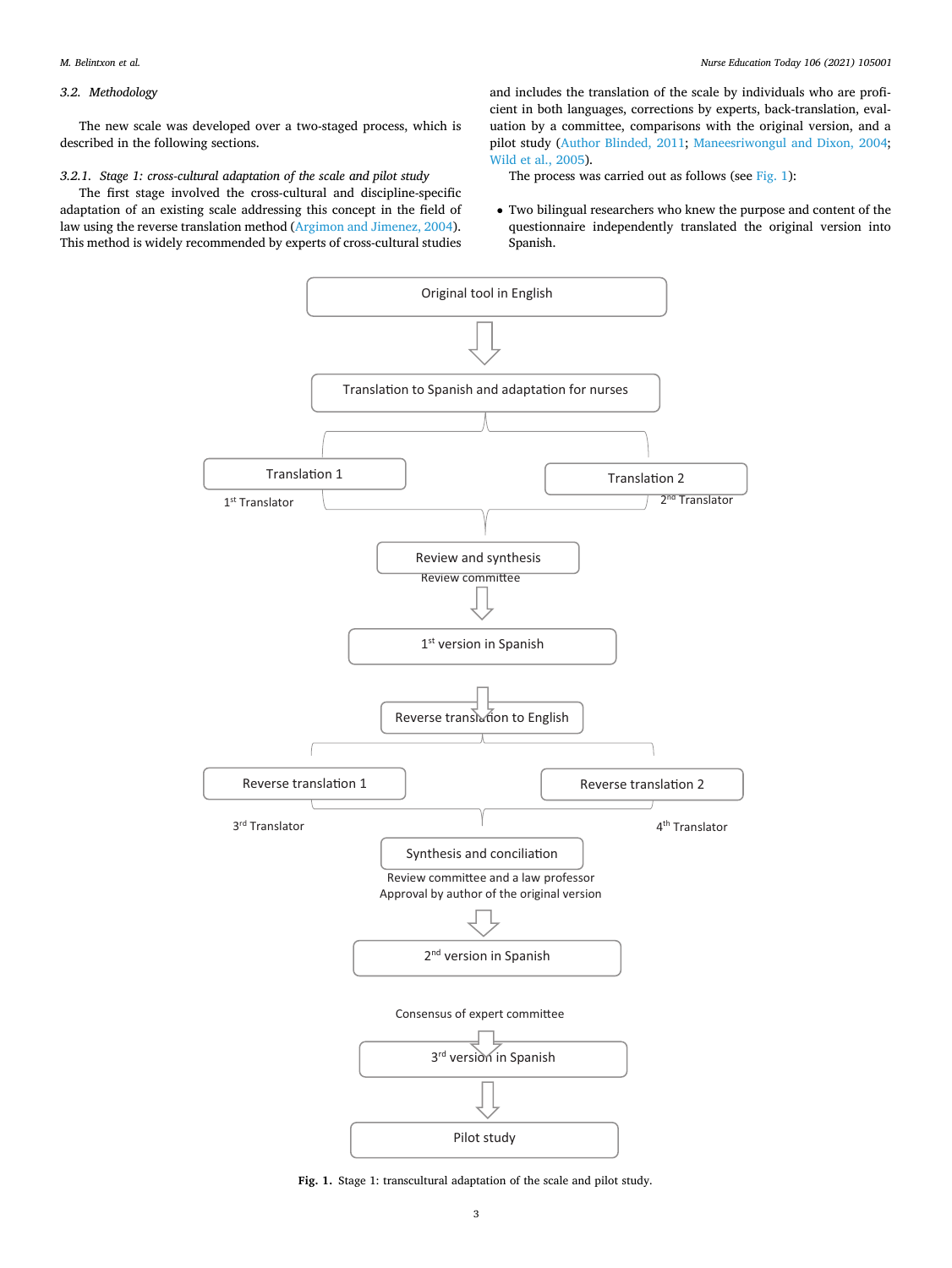- A review committee (two members of the research team and a student in the final year of the nursing programme) reviewed the translation and generated a first version of the questionnaire.
- Two bilingual experts in idiomatic aspects reverse-translated the first version into the original language.
- The review committee compared the original version to the last reverse-translated version for semantic equivalence (meaning of the items), producing a new version of the questionnaire. The authors of the original version approved of the updated version of the questionnaire.
- The review committee, together with a professor of international law, helped translate the items from a focus on law to a focus on health, verifying the use of certain concepts in this field.
- To evaluate content acceptability and validity, the version was reviewed in a structured and independent way by seven experts (intentional sampling): two nursing professors with considerable knowledge of these aspects, four undergraduate students, and one health professional practising in primary care. Qualitative information was collected on questionnaire content, wording, structure, instructions, and typographical errors.
- A pilot study including a descriptive and reliability analysis was performed to explore internal consistency using the Cronbach alpha coefficient.

# *3.2.2. Stage 2: psychometric validation of the scale*

A cross-sectional observational study was conducted to evaluate the psychometric properties of the new Cultural Sensibility Scale for Nursing (CUSNUR) and study its psychometric properties through content acceptability, reliability, and exploratory factor analysis (EFA).

#### *3.3. Sample/participants*

The final version of the questionnaire was distributed to third- and fourth-year nursing students at three different Spanish universities (between October 2016 and June 2017). As inclusion criteria, students had to be proficient in Spanish, voluntarily want to participate in the study, and sign the consent form. Sociodemographic data were also collected.

To calculate the sample size, it was estimated that 10 subjects per item were necessary [\(Nunnally and Bernstein, 1994\)](#page-7-0). As the CUSNUR includes 24 items, the sample size was estimated at a minimum of 240 people. With a percentage of possible losses of 25%, a total of 300 questionnaires were estimated to be necessary (100 from each university).

# *3.4. Instruments*

# *3.4.1. The CSS*

The CSS [\(Curcio et al., 2013](#page-7-0)) consists of 24 items grouped into five factors in the original study (Factor 1, cultural influences; Factor 2, selfawareness; Factor 3, desire to learn; Factor 4, client behaviours; Factor 5, self-assessment). The response to each item was collected on a Likert scale ranging from 1 to 6 (1 = It does not influence me at all to  $6 =$  It influences me a lot). Visually, the instrument includes an initial section with six items and a second section with 18 items. Responses to all items of this second section employ a Likert scale of 1 (strongly disagree) to 6 (strongly agree). In addition, the scale includes 5 items regarding training received on cultural diversity and on four sociodemographic items. The reliability of the survey scale was measured as alpha  $= 0.842$ , indicating a high degree of internal consistency in the scale. For this study, the new version of the CSS, the CUSNUR, was used to measure students' and health professionals' cultural sensibility.

# *3.4.2. Social Desirability Scale*

The Social Desirability Scale ([Ferrando and Chico, 2000\)](#page-7-0) determines the degree of social desirability in respondents' answers. This instrument

can be applied when other questionnaires are used, such as the CUSNUR. In contrast with [Curcio et al. \(2013\),](#page-7-0) a long version of the Social Desirability Scale was used, as the short version was not validated in Spanish at the time of the study. The long version has 33 true/false items and was validated for students (20 years of age on average). For the calculation of total scores for social desirability, the items are considered direct or inverse. For the direct items,  $1 =$  true and  $0 =$  false, while for the inverse items,  $1 =$  false and  $0 =$  true. Once calculated, the higher the score is for the subject, the greater the degree of social desirability in their answers is. The version used here was developed by [Ferrando and](#page-7-0)  [Chico \(2000\)](#page-7-0), which is translated and adapted for the Spanish context. The reliability for the survey scale was measured as  $alpha = 0.78$ . The social desirability average reference score for the general population mean age of 20 years old is 15.83 (SD 5.15).

#### *3.5. Data analysis*

All analyses were performed using FACTOR version 9.2 [\(Lorenzo-](#page-7-0)[Seva and Ferrando, 2006](#page-7-0)) and SPSS version 17.0.

A descriptive analysis of the sociodemographic variables was performed. Differences within groups for the different dimensions of the scale were analysed using Mann-Whitney's *U* test and effect sizes are reported by Rosenthal's value ([Rosenthal, 1991; Rosenthal et al., 2000](#page-8-0)). For the 24 items, analyses of missing data, inspection of outliers, and normality assessments were performed. The psychometric properties of the scale were estimated through the following analyses:

#### *3.5.1. Factor analysis*

An EFA was performed using the minimum rank factor analysis (MRFA) approach ([Ten Berge and Kiers, 1991\)](#page-8-0) with promin rotation ([Lorenzo-Seva, 1999\)](#page-7-0). To determine the recommended number of factors to retain in the model, parallel analysis was performed using both the classical procedure developed by [Horn \(1965\)](#page-7-0) and the procedure developed by [Timmerman and Lorenzo-Seva \(2011\)](#page-8-0). For the extraction of factors and the retention of items, we used the following criteria: Kaiser-Meyer-Olkin (KMO) value of greater than 0.80 [\(Kaiser, 1974](#page-7-0)), Bartlett sphericity test result of  $p < 0.001$  ([Polit and Yang, 2015\)](#page-7-0), percentage of total variance explained by the original data of *>*50% and factor loading of  $\geq$ 0.30 [\(Rattray and Jones, 2007](#page-8-0)). We also calculated the correlation inter-factors.

#### *3.5.2. Reliability*

The reliability of the questionnaire was measured by exploring internal consistency using the Cronbach alpha coefficient. Acceptable reliability was determined to range from 0.7 to 0.9 [\(Nunnally and](#page-7-0)  [Bernstein, 1994](#page-7-0)).

# *3.6. Ethical considerations*

Authorisation to translate and create the new scale based on the CSS was obtained from the authors of the original version of the scale. We obtained approval from the relevant ethics committee (2016.030) and authorisation from each university to distribute the questionnaire among students. Participants signed an informed written consent form.

# **4. Results**

#### *4.1. Stage 1: cross-cultural adaptation of the scale and pilot study*

After reverse translation and the necessary adaptations made to the nursing field, the 24-item CUSNUR was created.

# *4.1.1. Content acceptability and validity*

The experts recommended some minor changes regarding the format of the scale, stressing the importance of making the questions easy to read to facilitate comprehension. The experts also agreed that the scale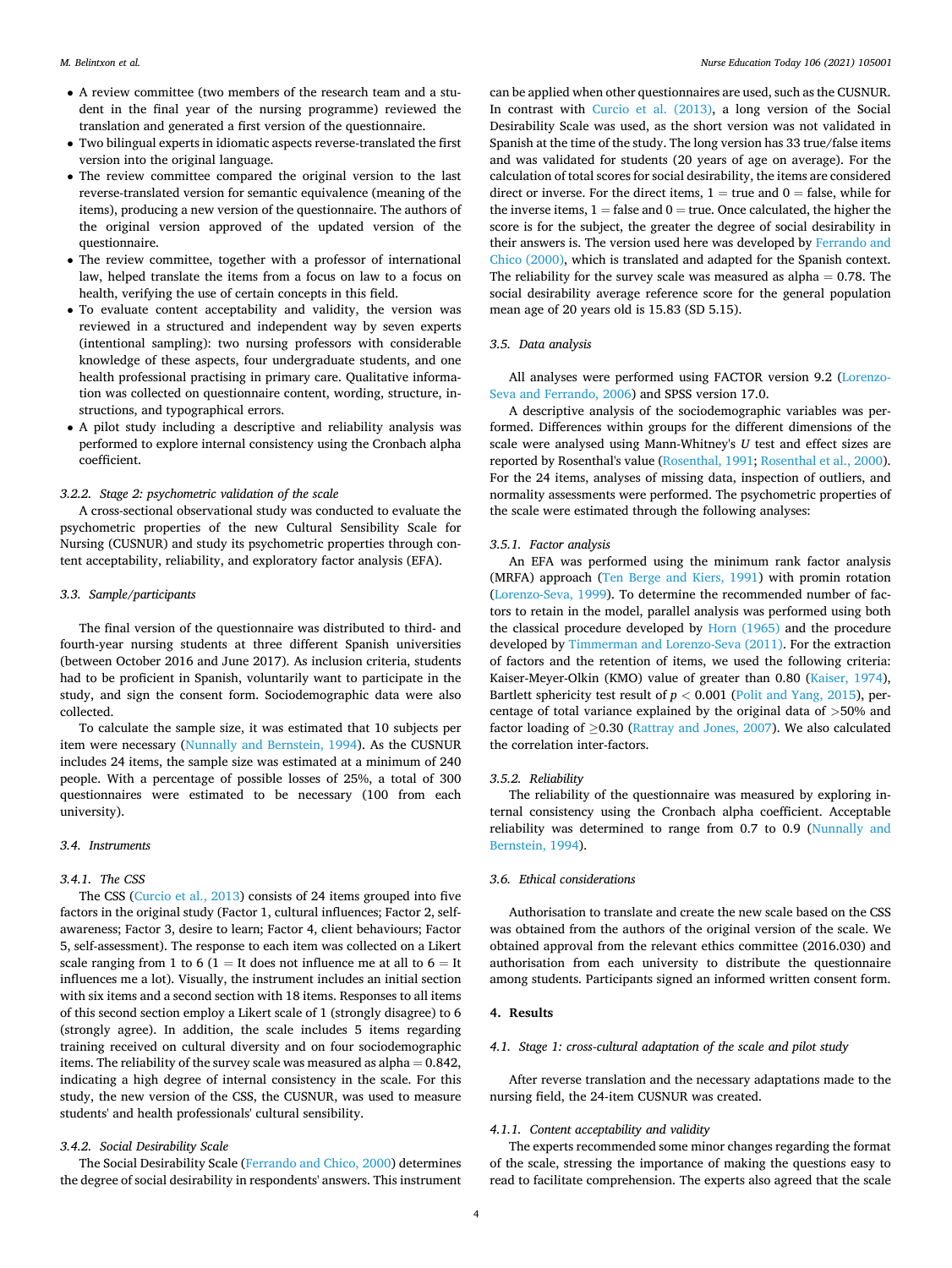was clear and simple and of adequate length and highlighted the novelty and relevance of some concepts such as 'cultural lens' and 'culturally biased assumptions'. The experts recommended defining the concepts of race and ethnicity for the first items, as they are frequently used interchangeably due to a lack of knowledge. Additionally, the wording of six of the items was modified (1.1, 1.2, 2.3, 2.7, 2.12, and 2.18).

#### *4.1.2. Pilot study*

A total of 22 participants completed the scale at this stage, of whom 100% were women. This rate reflects the high percentage of female students compared to male students enrolled in nursing programmes. All of the participants were Spanish, and the age range was 20 to 25 years. The internal consistency of the scale for the pilot study was good (alpha  $= 0.78$ .

# *4.2. Stage 2: psychometric validation of the scale*

### *4.2.1. Characteristics of the sample*

A total 256 students returned the questionnaire. The data for three participants were excluded due to 100% ( $n = 2$ ) or 25% ( $n = 1$ ) of CUSNUR items being left blank. Another 24 participants left at least one item blank. As the missing data were random (Little's MCAR test:  $(\chi^2(314) = 330.551, p = 0.250)$  and represented less than 2% for each of the items, to avoid an unnecessary reduction of the sample, missing data were substituted by the median for each item. The final sample included 253 participants (84.33%).

From the 253 participants that were included in the CUSNUR analyses, 231 were included in the analyses for the Social Desirability Scale (91.3% that of the CUSNUR), as 19 of the returned scales had excess missing data and three participants left the Social Desirability Scale blank. For the Social Desirability Scale, the mean was  $14.95$  (SD =  $5.16$ ).

A total of 90.5% of the sample had Spanish nationality, 86.6% were women, 92.1% were between 20 and 25 years of age, and 41.9% described themselves as Catholic Christians. Table 1 presents the sociodemographic data of the participants.

# *4.2.2. Exploratory item analyses*

None of the items was normally distributed according to Kolmogorov-Smirnov analyses (all  $p < 0.05$ ). Six items presented univariate outliers: v2.3, V2.7, v2.8, v2.10, v2.13, and v2.17. An analysis of the participants who generated the outliers confirms that only three subjects generated outliers for two items (none of these pairs of items

#### **Table 1**

Sociodemographic characteristics of the sample.

| Sociodemographic characteristics |                        | $N = 253$<br>n(%) |
|----------------------------------|------------------------|-------------------|
| Gender                           | Female                 | 219 (86.6)        |
|                                  | Male                   | 34 (10.4)         |
| Age                              | $20 - 25$ years        | 233 (92.1)        |
|                                  | 25 years               | 16(7.9)           |
|                                  | Missing data           | 4(1.6)            |
| Place of residence               | Navarre                | 107 (42.3)        |
|                                  | Madrid                 | 96 (37.9)         |
|                                  | Basque country         | 30(11.9)          |
|                                  | Other regions of Spain | 20(7.9)           |
| Nationality                      | Spanish                | 229 (90.5)        |
|                                  | Ecuadorian             | 7(2.8)            |
|                                  | Other nationality*     | 17(6.7)           |
| Religious beliefs                | Christian-Catholic     | 106 (41.9)        |
|                                  | Atheist                | 74 (29.2)         |
|                                  | Agnostic               | 32(12.6)          |
|                                  | Other religion**       | 6(2.4)            |
|                                  | Missing data           | 35 (13.8)         |

\* Other nationalities include Chinese, Romanian, Western Saharan, Peruvian, Colombian, Bulgarian, Thai, Syrian, Argentinian, Portuguese, Guinean, Polish, and American.<br>\*\* Other religions include Muslim, Evangelical, and Buddhist.

with outliers were for the same items) and the rest of the outliers were produced by subjects with no other outliers.

# *4.2.3. Exploratory factor analyses*

Two items did not reach saturation for any factor (Items 2.4 'I do not view the health system through a culturally biased lens' and 2.5 'If it is the patient's preference based on cultural practice to delegate decisionmaking to other family members, the health professional should help him/her understand why he/she should make his/her own decisions regarding care'). Therefore, these items were removed from the model. The parallel analysis [\(Horn, 1965\)](#page-7-0) for the matrix without these items involved grouping the items into four factors (see the definitions and characteristics of the factors in [Table 2](#page-5-0)): (1) patient and health professional behaviours (0.776); (2) self-assessment (0.750); (3) selfawareness (0.931); and (4) cultural influence (0.784). The final model with 22 items shows a significant matrix determinant  $(p = 0.002)$  and a KMO value of 0.784. The Bartlett statistical test resulted in a value of 1542.1 (gl = 231;  $p < 0.001$ ). All of the communalities except for item 2.6 (0.35) presented values of higher than 0.40. The model explains 65.69% of the common variance.

The rotated factorial matrix together with the explained variance ratio and the estimated reliability for each rotated factor, according to the procedure developed by [Mislevy and Bock \(1990\)](#page-7-0) are presented in [Tables 3](#page-5-0) and [4](#page-6-0). In addition, factorial saturation exceeded 0.30 for all factors with all of the items saturating only in one factor.

The correlations between factors were very weak, but the strongest correlation of 0.364 was found between F2 (self-assessment) and F4 (cultural influence). Other factors correlated with values of between − 0.090 and 0.161 [\(Table 5\)](#page-6-0).

No significant differences were found between groups for any sociodemographic variable in any of the four factors of CUSNUR. Only one significant difference was found between Christians-Catholics (*M* = 19.11, *Mdn* = 19, *IR* = 4) and Atheist-Agnostics (*M* = 20.07, *Mdn* = 20,  $IR = 4$ ) for patient and health professional behaviours factor ( $U = 4581.5, p$  $= 0.020, r = -0.16$ .

# *4.2.4. Reliability*

For the adapted scale with 22 items, a Cronbach alpha of 0.75 was obtained for the global scale.

# **5. Discussion**

The present study shows that the CUSNUR is a valid and reliable scale with 22 items that can be used to assess cultural sensibility in nursing. The scale is the first instrument designed for measuring cultural sensibility in the nursing context.

The psychometric properties of the CUSNUR were measured with good results. The scale shows good internal consistency (Cronbach alpha *>*0.70). Although the correlations between factors are weak, the strongest correlation (0.364) was found between F2 (self-assessment) and F4 (cultural influence), which could be due to the student's self-assessment about the role of culture and the cultural context in health problems. The factor analysis shows four factors with good adjustment. In addition, all items show adequate levels of factorial saturation. Patient and health professional behaviours, self-assessment, self-awareness, and cultural influence are essential when working with cultural sensibility. The dimension identified from the analysis is conceptually sound.

The behaviours of each person in a cultural encounter will be unique, and nurses must understand and appreciate these differences [\(Dhadda,](#page-7-0)  [2014\)](#page-7-0) to avoid cultural conflict and provide effective care. Selfassessment, self-awareness, and cultural influence are important dimensions because it has been stated that culture is similar to a lens through which life can be viewed [\(Norton and Marks-Maran, 2014](#page-7-0)). Culture is a multidimensional, dynamic, cross-sectional, and fluid concept [\(Dhadda, 2014;](#page-7-0) [Dogra, 2003\)](#page-7-0). From a constructivist perspective, culture includes age, gender, and socioeconomic status, among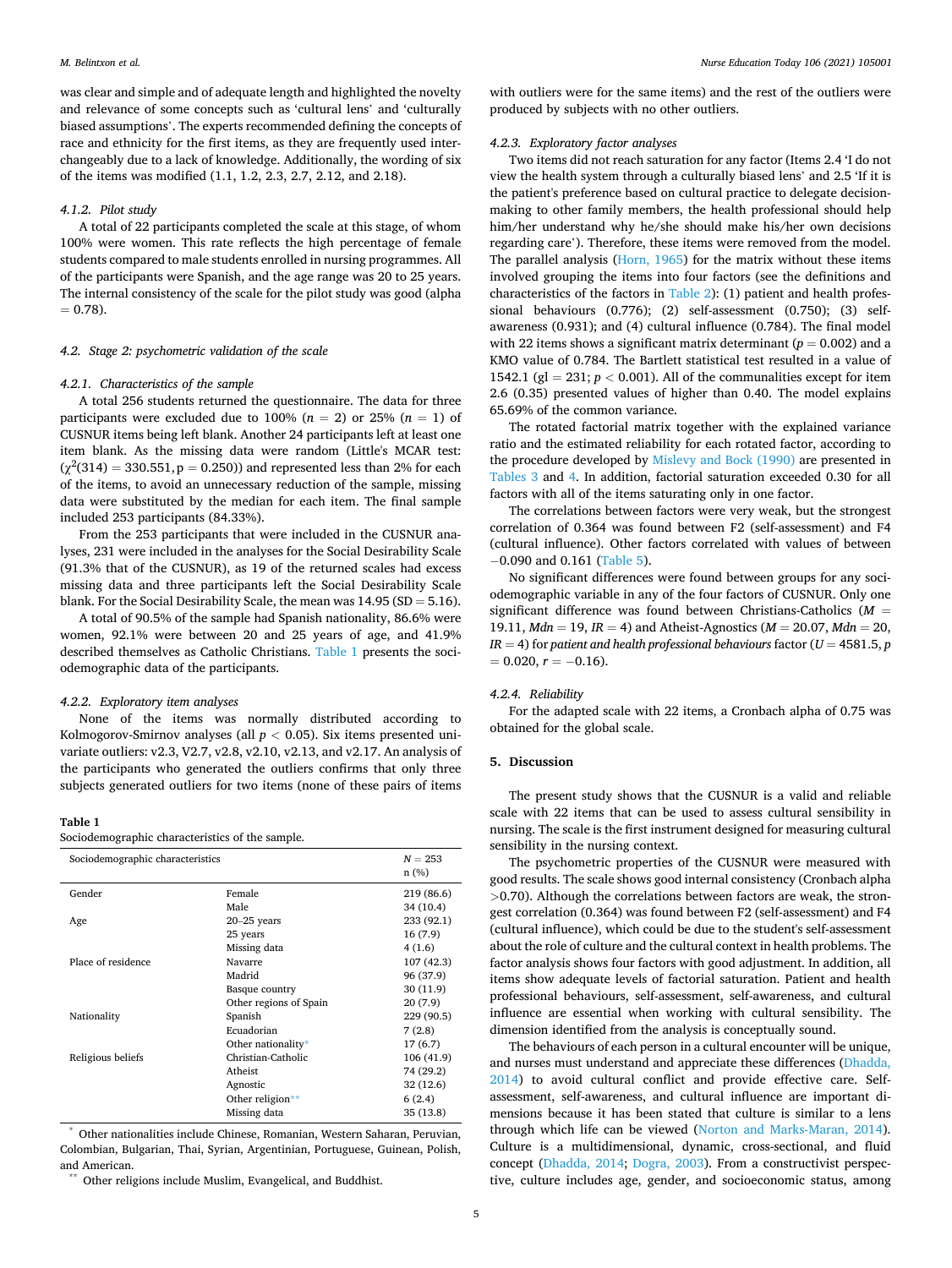#### <span id="page-5-0"></span>**Table 2**

 $\overline{\phantom{0}}$ 

Dimensions identified from the CUSNUR factor analysis, definitions, and aspects examined.

| Dimension                                                     | Definition                                                                                                                                                                  | Aspects examined                                                                                                                                                                                                                                                                                                                                                                                                                                                                                                                                                                                                                                                                                                                                                                                                                                              | Factor 1: patient and h                                                                                                                                                                                                                                                                                                                                                                                                                                                                                                                                                                                                                                                      |
|---------------------------------------------------------------|-----------------------------------------------------------------------------------------------------------------------------------------------------------------------------|---------------------------------------------------------------------------------------------------------------------------------------------------------------------------------------------------------------------------------------------------------------------------------------------------------------------------------------------------------------------------------------------------------------------------------------------------------------------------------------------------------------------------------------------------------------------------------------------------------------------------------------------------------------------------------------------------------------------------------------------------------------------------------------------------------------------------------------------------------------|------------------------------------------------------------------------------------------------------------------------------------------------------------------------------------------------------------------------------------------------------------------------------------------------------------------------------------------------------------------------------------------------------------------------------------------------------------------------------------------------------------------------------------------------------------------------------------------------------------------------------------------------------------------------------|
| Factor 1: patient<br>and health<br>professional<br>behaviours | Understanding differing<br>cultural backgrounds and<br>health professionals'<br>perceptions of patients'<br>behaviours                                                      | Understanding of patient<br>behaviours that may be based<br>on cultural practices that<br>differ from one's own.<br>This factor measures<br>understanding that health<br>professionals should examine<br>their own cultural<br>assumptions when assessing<br>patient behaviours to avoid<br>misinterpreting particular<br>behaviours.                                                                                                                                                                                                                                                                                                                                                                                                                                                                                                                         | behaviours<br>2.8 Health care profes<br>assume that a lack o<br>expressed by a patie<br>patient is not particu<br>what is being discus<br>2.12 When a patient d<br>HCP in the eye, the<br>that he/she is not be<br>2.14 HCPs who belong<br>bring culturally bias<br>the HCP/patient rela                                                                                                                                                                                                                                                                                                                                                                                     |
| Factor 2: self-<br>assessment                                 | Identifying one's own<br>unconscious biases and<br>prejudices                                                                                                               | Examination of how<br>respondents self-assess their<br>ability to identify their own<br>unconscious biases and<br>prejudices.<br>This factor assesses<br>respondents' openness and<br>willingness to admit to the<br>difficulties of accurately<br>identifying when their<br>reactions are based on<br>stereotypes and cultural<br>biases.                                                                                                                                                                                                                                                                                                                                                                                                                                                                                                                    | 2.15 When a patient sl<br>male HCP but refuse<br>a female HCP, the H<br>the patient will not r<br>the female HCP<br>2.16 Caucasian HCPs l<br>assumptions into the<br>relationship<br>Factor 2: self-assessme<br>2.10 In general, I am a<br>my reactions to othe<br>prejudiced beliefs<br>2.13 I am able to ident                                                                                                                                                                                                                                                                                                                                                             |
| Factor 3: self-<br>awareness                                  | Recognising self-awareness<br>about the role that culture<br>plays in health professionals'<br>perceptions of the health care<br>system                                     | Assessment of respondents'<br>self-awareness of the role that<br>their cultural experiences<br>play in their own perceptions<br>of the health system.<br>Respondents self-assess<br>whether experiences arising<br>from their own cultural<br>backgrounds have influenced<br>how they view the health<br>care system.                                                                                                                                                                                                                                                                                                                                                                                                                                                                                                                                         | I hold about culture:<br>from my own<br>2.17 Health care profe<br>the cultural assumpt<br>clinical practice with<br>2.18 Health care stude<br>recognize issues of c<br>their clinical practice<br>part of their degree<br>Factor 3: self-awarenes<br>1.1 Experiences related                                                                                                                                                                                                                                                                                                                                                                                                 |
| Factor 4: cultural<br>influence                               | Understanding how culture<br>influences health<br>professionals and patients<br>and that health care services<br>are provided to people from<br>different cultural contexts | Examination of respondents'<br>understanding of how culture<br>influences health care<br>professionals and patients in<br>the context of decision-<br>making and care provision.<br>This factor explores<br>respondents' understanding<br>that health care professionals<br>and patients view health<br>problems through their own<br>cultural lenses and that<br>health professional-patient<br>communication is influenced<br>by the cultural backgrounds<br>of both actors. The factor also<br>examines students'<br>understanding that all health<br>professionals, regardless of<br>their racial or ethnic<br>background, bring culturally<br>biased assumptions into the<br>health professional-patient<br>relationship and self-<br>assessments of the culturally<br>biased assumptions that the<br>respondent brings into the<br>health care process. | identity<br>1.2 Experiences related<br>identity<br>1.3 Experiences relate<br>identity<br>1.4 Experiences related<br>socioeconomic conte<br>1.5 Experiences related<br>1.6 Experiences related<br>orientation<br>Factor 4: cultural influ<br>2.1 Patients analyse he<br>their own cultural le<br>2.2 Health care staff an<br>through their own c<br>2.3 The way a patient<br>HCPs is not influenc<br>cultural background<br>2.6 The HCP's socioeco<br>influences how he/s<br>patient's behaviour<br>2.7 Health care educat<br>training on cultural<br>when health care set<br>people from differen<br>2.9 Politicians do not<br>through their own c<br>2.11 The cultural back |

*Nurse Education Today 106 (2021) 105001*

#### **Table 3**

Rotated factorial solution for the cultural sensibility questionnaire<sup>a</sup>.

|                                                                                            |          | Reliability | Variance |
|--------------------------------------------------------------------------------------------|----------|-------------|----------|
| Factor 1: patient and health professional<br>behaviours                                    |          | 0.776       | 0.121    |
| 2.8 Health care professionals (HCPs) should                                                | 0.462    |             |          |
| assume that a lack of evident emotion                                                      |          |             |          |
| expressed by a patient means that the                                                      |          |             |          |
| patient is not particularly interested in                                                  |          |             |          |
| what is being discussed                                                                    |          |             |          |
| 2.12 When a patient does not look his/her                                                  | 0.503    |             |          |
| HCP in the eye, the HCP should assume<br>that he/she is not being honest                   |          |             |          |
| 2.14 HCPs who belong to ethnic minorities                                                  | $-0.806$ |             |          |
| bring culturally biased assumptions into                                                   |          |             |          |
| the HCP/patient relationship                                                               |          |             |          |
| 2.15 When a patient shakes hands with a                                                    | 0.306    |             |          |
| male HCP but refuses to shake hands with                                                   |          |             |          |
| a female HCP, the HCP should assume that                                                   |          |             |          |
| the patient will not respect advice given by<br>the female HCP                             |          |             |          |
| 2.16 Caucasian HCPs bring culturally biased                                                | $-0.493$ |             |          |
| assumptions into the HCP/patient                                                           |          |             |          |
| relationship                                                                               |          |             |          |
| Factor 2: self-assessment                                                                  |          | 0.750       | 0.117    |
| 2.10 In general, I am able to recognize when                                               | 0.687    |             |          |
| my reactions to others are based on                                                        |          |             |          |
| prejudiced beliefs<br>2.13 I am able to identify the prejudices that                       | 0.650    |             |          |
| I hold about cultures that are different                                                   |          |             |          |
| from my own                                                                                |          |             |          |
| 2.17 Health care professors should discuss                                                 | 0.544    |             |          |
| the cultural assumptions inherent in                                                       |          |             |          |
| clinical practice with their students                                                      |          |             |          |
| 2.18 Health care students' abilities to                                                    | 0.424    |             |          |
| recognize issues of cultural diversity in<br>their clinical practice should be assessed as |          |             |          |
| part of their degree                                                                       |          |             |          |
| Factor 3: self-awareness                                                                   |          | 0.931       | 0.273    |
| 1.1 Experiences related to your racial                                                     | 0.855    |             |          |
| identity                                                                                   |          |             |          |
| 1.2 Experiences related to your ethnic                                                     | 0.908    |             |          |
| identity<br>1.3 Experiences related to your religious                                      | 0.739    |             |          |
| identity                                                                                   |          |             |          |
| 1.4 Experiences related to your                                                            | 0.820    |             |          |
| socioeconomic context                                                                      |          |             |          |
| 1.5 Experiences related to your gender                                                     | 0.690    |             |          |
| 1.6 Experiences related to your sexual                                                     | 0.844    |             |          |
| orientation<br>Factor 4: cultural influence                                                |          |             |          |
| 2.1 Patients analyse health problems through                                               | 0.365    | 0.784       | 0.146    |
| their own cultural lenses                                                                  |          |             |          |
| 2.2 Health care staff analyse health problems                                              | 0.684    |             |          |
| through their own cultural lenses                                                          |          |             |          |
| 2.3 The way a patient communicates with                                                    | 0.506    |             |          |
| HCPs is not influenced by the patient's                                                    |          |             |          |
| cultural background<br>2.6 The HCP's socioeconomic context                                 | 0.420    |             |          |
| influences how he/she perceives the                                                        |          |             |          |
| patient's behaviour                                                                        |          |             |          |
| 2.7 Health care education should not include                                               | 0.335    |             |          |
| training on cultural matters that may arise                                                |          |             |          |
| when health care services are provided to                                                  |          |             |          |
| people from different cultural contexts                                                    |          |             |          |
| 2.9 Politicians do not analyse health issues<br>through their own cultural lenses          | 0.384    |             |          |
| 2.11 The cultural background of HCPs does                                                  | 0.660    |             |          |
| not influence how they communicate with                                                    |          |             |          |
| their patients                                                                             |          |             |          |

other factors, and is not limited to race or ethnicity ([Blanchet Garneau](#page-7-0)  [and Pepin, 2015](#page-7-0)). Assessment and awareness of how these aspects might affect encounters between health professionals and patientsare essential to being open and considering other cultures, avoiding the tendency to judge others, and not assuming that the same beliefs are held by all ([Dogra, 2003](#page-7-0); [Dogra et al., 2010\)](#page-7-0).

<sup>a</sup> Content was translated into English to facilitate readers' understanding (cultural translation not validated). Factorial saturation matrix with values *<*0.3

**b** FACTOR: [Mislevy and Bock \(1990\)](#page-7-0).<br><sup>c</sup> Percentage of common variance explained based on MRFA.

A fifth factor, 'the desire to learn' [\(Curcio et al., 2013\)](#page-7-0), was identified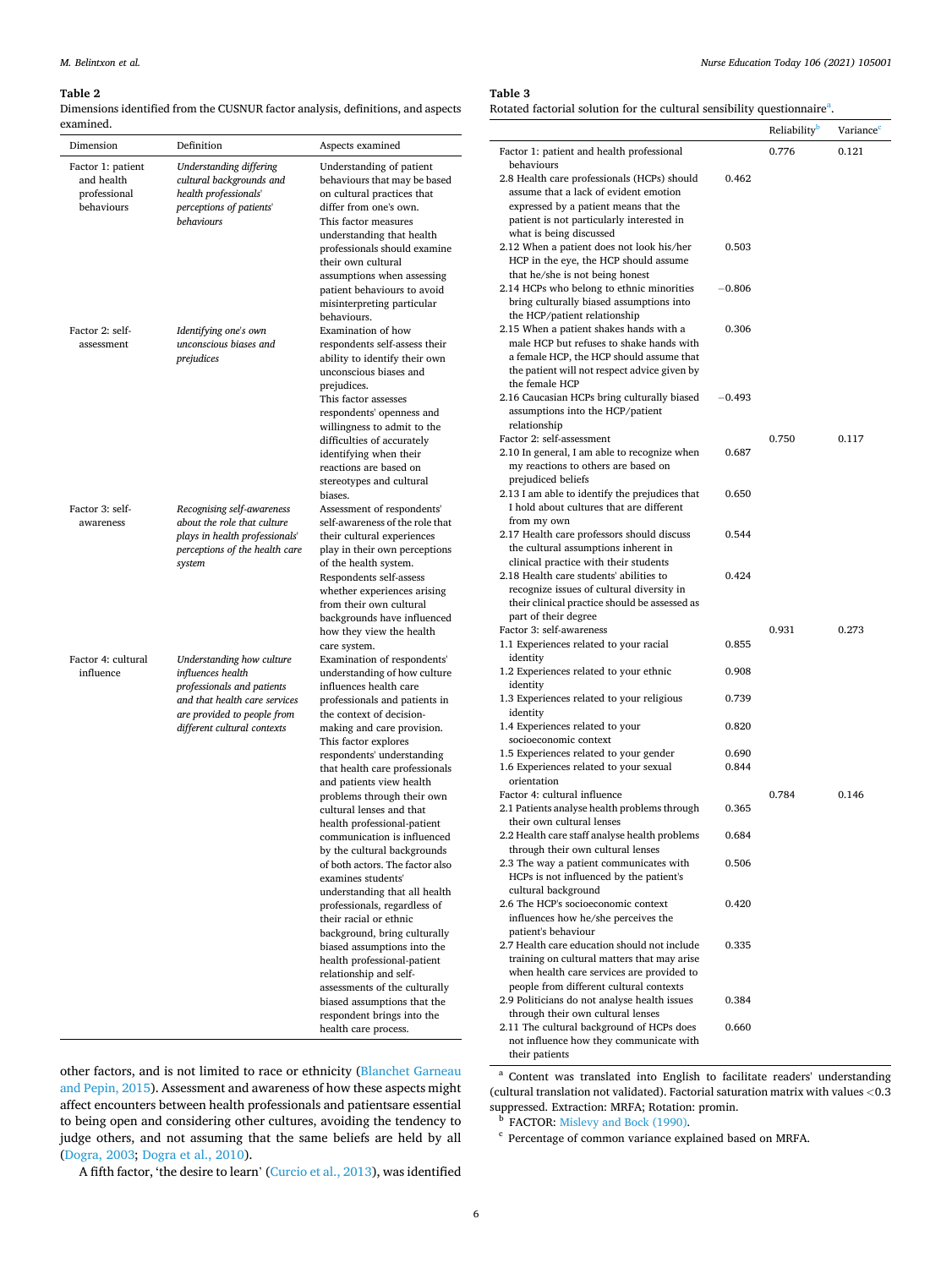#### <span id="page-6-0"></span>**Table 4**

Rotated factorial solution for the cultural sensibility questionnaire.

| Items             | F1       | F <sub>2</sub> | F3       | F4       |
|-------------------|----------|----------------|----------|----------|
| v2 8              | 0.462    | 0.231          | 0.105    | $-0.001$ |
| v2 12             | 0.503    | 0.148          | $-0.019$ | 0.143    |
| v214              | $-0.806$ | 0.166          | $-0.061$ | 0.193    |
| v2 15             | 0.306    | 0.096          | 0.016    | 0.028    |
| v <sub>2_16</sub> | $-0.493$ | 0.047          | 0.041    | 0.233    |
| $v1_1$            | 0.006    | 0.085          | 0.855    | $-0.103$ |
| $v1_2$            | 0.033    | 0.126          | 0.908    | $-0.169$ |
| v13               | $-0.069$ | $-0.003$       | 0.739    | $-0.072$ |
| v14               | $-0.014$ | 0.018          | 0.820    | 0.126    |
| v15               | 0.094    | 0.105          | 0.690    | 0.159    |
| v16               | 0.010    | $-0.053$       | 0.844    | $-0.032$ |
| $v2_1$            | 0.150    | 0.157          | 0.059    | 0.365    |
| $v2_2$            | $-0.125$ | $-0.256$       | 0.051    | 0.684    |
| $v2_3$            | 0.067    | 0.117          | $-0.047$ | 0.506    |
| $v2_6$            | $-0.198$ | 0.083          | 0.094    | 0.420    |
| v2.7              | 0.265    | 0.254          | $-0.119$ | 0.335    |
| v2.9              | 0.271    | 0.038          | 0.034    | 0.384    |
| v2 11             | $-0.056$ | $-0.037$       | 0.008    | 0.660    |
| $v2_10$           | $-0.164$ | 0.687          | 0.046    | $-0.200$ |
| v2 13             | $-0.059$ | 0.650          | 0.013    | $-0.280$ |
| v2_17             | 0.171    | 0.544          | $-0.092$ | 0.284    |
| v2 18             | 0.035    | 0.424          | 0.083    | 0.180    |

#### **Table 5**

Factor correlation matrix.

| Factors                                                 | F1       | F2.      | F3    | F4    |
|---------------------------------------------------------|----------|----------|-------|-------|
| Factor 1: patient and health professional<br>behaviours | 1.000    |          |       |       |
| Factor 2: self-assessment                               | 0.155    | 1.000    |       |       |
| Factor 3: self-awareness                                | $-0.090$ | $-0.034$ | 1.000 |       |
| Factor 4: cultural influence                            | 0.126    | 0.364    | 0.161 | 1.000 |

in the CSS but did not appear in this analysis. To the three items measuring 'the desire to learn' on the original scale, items for 'selfassessment' and 'cultural influence' were added. It may be argued that 'the desire to learn' is not a characteristic typical of the concept of cultural sensibility but rather reflects a general attitude that students and health professionals need to learn about any topic. 'The desire to learn' could be appear among students after they develop cultural sensibility. 'Cultural desire', a similar concept to 'the desire to learn', has also been identified in the literature. This term is defined as a nurse's motivation, desire, and passion to develop cultural competence ([Campinha-Bacote,](#page-7-0)  [2003;](#page-7-0) [Campinha-Bacote, 2008](#page-7-0)). This desire requires passion and commitment on the individual's part to remain open and flexible with others in addition to manifesting a desire to learn from what is different ([Campinha-Bacote, 2003](#page-7-0); [Campinha-Bacote, 2008\)](#page-7-0). Further research is necessary, however, to validate the CUSNUR structure for other contexts.

Health professionals need to improve their cultural sensibility to become culturally competent and to be able to offer competent care to culturally diverse populations [\(Dhadda, 2014](#page-7-0); [Dogra, 2003, 2005](#page-7-0); [Kar](#page-7-0)[nik and Dogra, 2010\)](#page-7-0). The proposed scale can help reveal respondents' beliefs, attitudes, and prejudices at play when interacting with others. To be culturally sensible means to be open to making changes to one's own beliefs, behaviours, and attitudes after interactions with a person from a different culture. This openness is a necessary first step to achieving cultural competence and is therefore something that must be measured before any training can be developed. Carrying out training in cultural competence without previously addressing sensibilities may be unsuccessful, as this approach can lead to a partial or biased evaluation of this competency ([Dogra, 2003\)](#page-7-0).

A new scale based on an existing tool analysing cultural sensibility was rigorously developed employing the most relevant methods and following guidelines for the translation and cultural adaptation of scales

([Wild et al., 2005\)](#page-8-0). Such translation had the advantage of using an already researched concept with an established framework ([Curcio](#page-7-0)  [et al., 2013](#page-7-0)). Prior work covers dimensions that are relevant to the field of law but which are limited in their adaptation to the nursing discipline due to a lack of an essential dimension for cultural sensibility, misunderstanding of certain items, or the inclusion of aspects that are not relevant to nursing. All of these aspects were addressed in our content validity assessment of the CUSNUR, which was performed with a panel of students and university professors with expertise in nursing, political affairs (to ensure an appropriate understanding of the terms of the CSS), and cultural issues. This approach helped identify relevant and understandable terms for nurses with different levels of cultural sensibility. The experts highlighted two concepts explored by the questionnaire that they considered to be novel: 'cultural lens' and 'culturally biased assumptions'.

The questionnaire response rate reached 84.3%, consistent with the criterion stating that a response rate of above 70% is sufficiently high for psychometric validation ([Nunnally and Bernstein, 1994](#page-7-0)). The distribution of the questionnaire may have favoured a higher response rate. The questionnaires were delivered by lecturers who taught different courses and who had existing relationships with the students. Furthermore, the social desirability score was lower than the average for the general population of the same age in this context. These results indicate that the participants provided answers according to their beliefs and not according to what they believed to be socially acceptable.

Finally, the analysis of the religious beliefs, showed a significant difference between Christians-Catholics and Atheist-Agnostics in the dimension 'patient and health professional behaviours'. This shows that the tool can be sensitive to assess differences in cultural sensibility regarding respondents' sociodemographic characteristics. Although no other significant differences were found in these characteristics in the present study, future studies with more diverse samples can help to identify areas of interest to work the different dimensions included in CUSNUR. Some studies have pointed out that socioeconomic status, religion, sexual orientation, or disability can affect the care of patients in diverse populations and this need to be considered in health professionals' education [\(Kelly, 2012\)](#page-7-0). Future studies could help to understand how and why the different sociodemographic characteristics of students and health professionals can influence the achievement of cultural sensibility and therefore of cultural competency afterwards.

# *5.1. Strengths and limitations of the study*

This study is limited in its use of response categories 'strongly agree' to 'strongly disagree' in the original CSS. A growing body of research suggests that agree-disagree (AD) response categories may be subject to acquiescence bias and enhanced cognitive burden [\(Saris et al., 2010](#page-8-0)). However, this approach is a universal method of collecting data, which means it is easy to understand and is more responsive than other scales such as the VAS ([Hasson and Arnetz, 2005](#page-7-0)). Future studies could focus on exploring which response categories are the most appropriate for preventing bias in participants' responses.

It should be noted that 86.6% of the respondents were women. Therefore, the psychometric properties of the proposed scale should be explored in males and more culturally diverse populations in future studies. However, this ratio corresponds to the percentages of women and men enrolled in nursing studies in Spain, and thus, increasing the number of male participants might be a challenge.

The lack of tools available to assess cultural sensibility prevented an assessment of criterion-related validity against a 'gold standard' [\(Nun](#page-7-0)[nally and Bernstein, 1994\)](#page-7-0). Nevertheless, the reference framework defined by the CUSNUR and the content and appearance validation of the questionnaire by experts and students serve as strengths of this initial tool.

Future studies can test the properties of the instrument in other nursing contexts, such as postgraduate education or professional levels,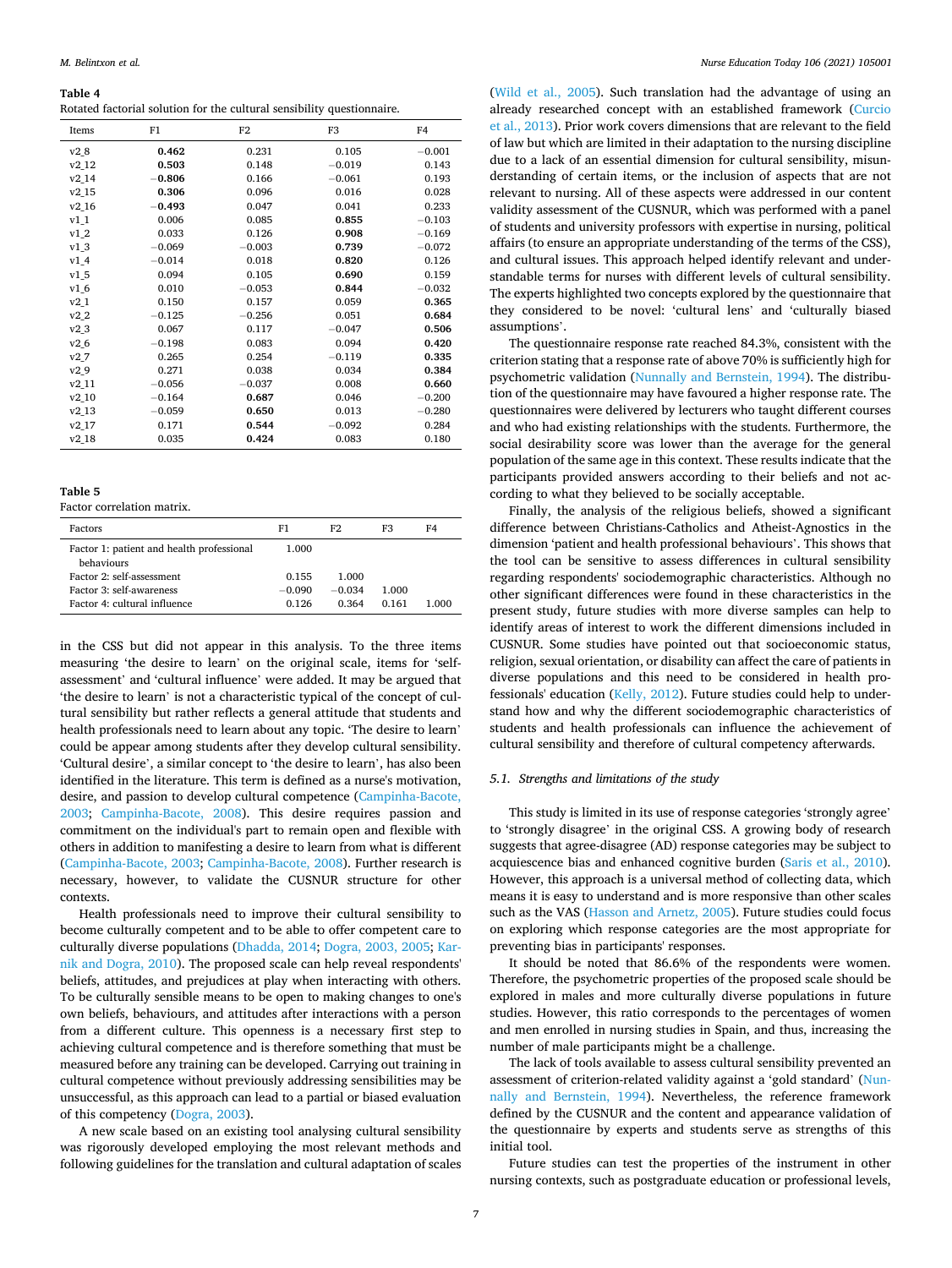<span id="page-7-0"></span>and even other health disciplines in which the concept of cultural sensibility might be relevant and carry out confirmatory analysis.

# **6. Conclusion**

The CUSNUR is the first 'cultural sensibility' scale developed and validated for the field of nursing. This study shows that the scale is valid and reliable. CUSNUR can be used in designing and evaluating training programmes aiming at improving cultural sensibility and will thus help undergraduate nursing students develop into culturally competent graduates who can work with diverse populations. The tool could be used mainly for formative processes to obtain information for the design of educational interventions adapted to students' needs to become culturally competent. It could also be used in summative assessments in the context of training aiming at the development of cultural sensibility.

The measurement of nursing students' cultural sensibility and the changes during the degree will help to determine to what extent nursing curricula includes training that facilitates the acquisition of competencies to care for culturally diverse populations. Providing culturally competent care is essential for professionals and organizations in today's diverse world. This culturally competent care reduces prejudices, racism and ethnocentric care.

# **CRediT authorship contribution statement**

| MВ                 | Conceptualization; Data curation; Formal analysis; Investigation;             |
|--------------------|-------------------------------------------------------------------------------|
|                    | Methodology; Project administration; Resources; Software; Supervision;        |
|                    | Validation; Visualization; Roles/Writing - original draft; Writing - review & |
|                    | editing                                                                       |
| $\Lambda$ $\Gamma$ | Supervision: Validation: Poles (Writing original draft: Writing review &      |

- 1; Validation; Roles/Writing original draft; Writing review & editing
- MJP Methodology; Writing review & editing
- ERP Data curation; Methodology; Validation; Writing review & editing
- TRV Data curation; Methodology; Validation; Writing review & editing
- UBM Methodology; Validation; Writing review & editing
- ND Conceptualization; Writing review & editing
- MV Methodology; Writing review & editing
- EB Methodology; Writing review & editing
- OLD Conceptualization; Data curation; Formal analysis; Investigation; Methodology; Project administration; Resources; Software; Supervision; Validation; Visualization; Roles/Writing - original draft; Writing - review & editing

#### **Declaration of competing interest**

No conflict of interest has been declared by the author(s).

# **Appendix A. Supplementary data**

Supplementary data to this article can be found online at [https://doi.](https://doi.org/10.1016/j.nedt.2021.105001)  [org/10.1016/j.nedt.2021.105001.](https://doi.org/10.1016/j.nedt.2021.105001)

#### **References**

- Albar, M.J., García-Ramírez, M., Pérez Moreno, P., Luque-Ribelles, V., Garrido, R., Bocchino, A., 2015. Adaptation to Spanish of an ethnocultural empathy scale. Texto Contexto Enferm. 24 (3), 621–628. [https://doi.org/10.1590/0104-](https://doi.org/10.1590/0104-07072015001270014)  [07072015001270014.](https://doi.org/10.1590/0104-07072015001270014)
- Argimon, J.M., Jimenez, J., 2004. Validación de cuestionarios. In: Argimon, J., Jiménez, J. (Eds.), Métodos de investigación clínica y epidemiológica. Elsevier, [Madrid.](http://refhub.elsevier.com/S0260-6917(21)00258-6/rf0010)
- Author Blinded., 2011.

- Blanchet Garneau, A., Pepin, J., 2015. A constructivist theoretical proposition of cultural competence development in nursing. Nurse Educ. Today 35 (11), 1062–1068. <https://doi.org/10.1016/j.nedt.2015.05.019>.
- Bozorgzad, P., Negarandeh, R., Raiesifar, A., Poortaghi, S., 2016. Cultural safety: an evolutionary concept analysis. Holist. Nurs. Pract. 30 (1), 33-38. [https://doi.org/](https://doi.org/10.1097/hnp.0000000000000125) [10.1097/hnp.0000000000000125](https://doi.org/10.1097/hnp.0000000000000125).
- Campinha-Bacote, J., 2002. The process of cultural competence in the delivery of healthcare services: a model of care. J. Transcult. Nurs. 13 (3), 181–184. [https://doi.](https://doi.org/10.1177/10459602013003003)  [org/10.1177/10459602013003003](https://doi.org/10.1177/10459602013003003).
- [Campinha-Bacote, J., 2003. Cultural desire: the key to unlocking cultural competence.](http://refhub.elsevier.com/S0260-6917(21)00258-6/rf0030) [J. Nurs. Educ. 42 \(6\), 239](http://refhub.elsevier.com/S0260-6917(21)00258-6/rf0030)–240.
- Campinha-Bacote, J., 2008. Cultural desire: 'caught' or 'taught'? Contemp. Nurse 28 (1–2), 141–148. [https://doi.org/10.5172/conu.673.28.1-2.141.](https://doi.org/10.5172/conu.673.28.1-2.141)
- [Curcio, A.A., Ward, T.E., Dogra, N., 2013. A survey instrument to develop, tailor, and](http://refhub.elsevier.com/S0260-6917(21)00258-6/rf0040)  [help measure law student cultural diversity education learning outcomes. Nova Law](http://refhub.elsevier.com/S0260-6917(21)00258-6/rf0040)  [Rev. 38 \(2\), 177](http://refhub.elsevier.com/S0260-6917(21)00258-6/rf0040)–246.
- Dhadda, S., 2014. An appreciation of diversity. Nurs. Stand. 28 (28), 66. [https://doi.org/](https://doi.org/10.7748/ns2014.03.28.28.66.s56)  [10.7748/ns2014.03.28.28.66.s56.](https://doi.org/10.7748/ns2014.03.28.28.66.s56)
- [Dogra, N., 2003. Cultural expertise or cultural sensibility? A comparison of two ideal](http://refhub.elsevier.com/S0260-6917(21)00258-6/rf0050)  [type models to teach cultural diversity. Int. J. Med. 5 \(4\), 224](http://refhub.elsevier.com/S0260-6917(21)00258-6/rf0050)–226.
- [Dogra, N., 2005. Cultural diversity teaching in the medical undergraduate curriculum.](http://refhub.elsevier.com/S0260-6917(21)00258-6/rf0055) [Divers. Health Soc. Care 2, 233](http://refhub.elsevier.com/S0260-6917(21)00258-6/rf0055)–245.
- Dogra, N., Reitmanova, S., Carter-Pokras, O., 2010. Teaching cultural diversity: current status in U.K., U.S., and Canadian medical schools. J. Gen. Intern. Med. 25 (Suppl. 2), S164-S168. https://doi.org/10.1007/s11606-009-1202-
- Dogra, N., Bhatti, F., Ertubey, C., Kelly, M., Rowlands, A., Singh, D., Turner, M., 2016. Teaching diversity to medical undergraduates: curriculum development, delivery and assessment. AMEE GUIDE No. 103. Med. Teach. 38 (4), 323–337. [https://doi.](https://doi.org/10.3109/0142159x.2015.1105944) [org/10.3109/0142159x.2015.1105944.](https://doi.org/10.3109/0142159x.2015.1105944)
- Farber, J.E., 2019. Cultural competence of baccalaureate nurse faculty: relationship to cultural experiences. J. Prof. Nurs. 35 (2), 81–88. [https://doi.org/10.1016/j.](https://doi.org/10.1016/j.profnurs.2018.09.005)  [profnurs.2018.09.005](https://doi.org/10.1016/j.profnurs.2018.09.005).
- Ferrando, P.J., Chico, E., 2000. Adaptación y análisis psicométrico de la escala de [deseabilidad social de Marlowe y Crowne. Psicothema 12 \(3\), 383](http://refhub.elsevier.com/S0260-6917(21)00258-6/rf0075)–389. [Fletcher, S.N., 2015. Cultural Sensibility in Healthcare: A Personal](http://refhub.elsevier.com/S0260-6917(21)00258-6/rf0080) & Professional
- [Guidebook. Sigma Theta Tau International, Indianapolis.](http://refhub.elsevier.com/S0260-6917(21)00258-6/rf0080)
- Fletcher, S.N., 2016. Cultural sensibility. Nurs. Manag. 22 (10), 17. [https://doi.org/](https://doi.org/10.7748/nm.22.10.17.s16) [10.7748/nm.22.10.17.s16](https://doi.org/10.7748/nm.22.10.17.s16).
- [Hasson, D., Arnetz, B.B., 2005. Validation and findings comparing VAS vs. Likert scales](http://refhub.elsevier.com/S0260-6917(21)00258-6/rf0090)  [for psychosocial measurements. Int. Electron. J. Health Educ. 8, 178](http://refhub.elsevier.com/S0260-6917(21)00258-6/rf0090)–192.
- Hemberg, J.A.V., Vilander, S., 2017. Cultural and communicative competence in the caring relationship with patients from another culture. Scand. J. Caring Sci. 31 (4), 822–829. [https://doi.org/10.1111/scs.12403.](https://doi.org/10.1111/scs.12403)
- [Horn, J.L., 1965. A rationale and test for the number of factors in factor analysis.](http://refhub.elsevier.com/S0260-6917(21)00258-6/rf0100)  [Psychometrika 30, 179](http://refhub.elsevier.com/S0260-6917(21)00258-6/rf0100)–185.
- Kaiser, H.F., 1974. An index of factorial simplicity. Psychometrika 39 (1), 31–36. [https://](https://doi.org/10.1007/BF02291575)  [doi.org/10.1007/BF02291575](https://doi.org/10.1007/BF02291575).
- Karnik, N.S., Dogra, N., 2010. The cultural sensibility model: a process-oriented approach for children and adolescents. Child Adolesc. Psychiatr. Clin. N. Am. 19 (4), 719–737. [https://doi.org/10.1016/j.chc.2010.07.006.](https://doi.org/10.1016/j.chc.2010.07.006)
- [Kelly, P.J., 2012. Should we rethink how we teach cultural competency in physician](http://refhub.elsevier.com/S0260-6917(21)00258-6/rf0115) [assistant education? J. Phys. Assist. Educ. 23 \(3\), 42](http://refhub.elsevier.com/S0260-6917(21)00258-6/rf0115)–45.
- Lee, C.A., Anderson, M.A., Hill, P.D., 2006. Cultural sensitivity education for nurses: a pilot study. J. Contin. Educ. Nurs. 37 (3), 137–141. [https://doi.org/10.3928/](https://doi.org/10.3928/00220124-20060301-05)  [00220124-20060301-05](https://doi.org/10.3928/00220124-20060301-05).
- Leininger, M., 1995. Teaching transcultural nursing in undergraduate and graduate programs. J. Transcult. Nurs. 6 (2), 10–26. [https://doi.org/10.1177/](https://doi.org/10.1177/104365969500600203)  [104365969500600203](https://doi.org/10.1177/104365969500600203).
- [Long, T.B., 2012. Overview of teaching strategies for cultural competence in nursing](http://refhub.elsevier.com/S0260-6917(21)00258-6/rf0130) [students. J. Cult. Divers. 19 \(3\), 102](http://refhub.elsevier.com/S0260-6917(21)00258-6/rf0130)–108.
- Lorenzo-Seva, U., 1999. Promin: a method for oblique factor rotation. Multivar. Behav. Res. 34, 347–356. [https://doi.org/10.1207/S15327906MBR3403\\_3](https://doi.org/10.1207/S15327906MBR3403_3).
- Lorenzo-Seva, U., Ferrando, P.J., 2006. FACTOR: a computer program to fit the exploratory factor analysis model. Behav. Res. Methods Instrum. Comput. 38 (1), 88–91. <https://doi.org/10.3758/bf03192753>.
- Maneesriwongul, W., Dixon, J.K., 2004. Instrument translation process: a methods review. J. Adv. Nurs. 48 (2), 175–186. [https://doi.org/10.1111/j.1365-](https://doi.org/10.1111/j.1365-2648.2004.03185.x)  [2648.2004.03185.x.](https://doi.org/10.1111/j.1365-2648.2004.03185.x)
- [Mislevy, R.J., Bock, R.D., 1990. BILOG 3 Item Analysis and Test Scoring With Binary](http://refhub.elsevier.com/S0260-6917(21)00258-6/rf0150)  [Logistic Models. Scientific Software, Mooresville](http://refhub.elsevier.com/S0260-6917(21)00258-6/rf0150).
- Norton, D., Marks-Maran, D., 2014. Developing cultural sensitivity and awareness in nursing overseas. Nurs. Stand. 28 (44), 39–43. [https://doi.org/10.7748/ns.28.44.39.](https://doi.org/10.7748/ns.28.44.39.e8417)  [e8417](https://doi.org/10.7748/ns.28.44.39.e8417).
- Nunnally, J.C., Bernstein, I.H., 1994. Psychometric Theory, 3rd ed. McGraw-Hill, New York.
- Perng, S.J., Watson, R., 2012. Construct validation of the nurse cultural competence scale: a hierarchy of abilities. J. Clin. Nurs. 21 (11-12), 1678-1684. https://doi.org/ [10.1111/j.1365-2702.2011.03933.x](https://doi.org/10.1111/j.1365-2702.2011.03933.x).
- Polaschek, N.R., 1998. Cultural safety: a new concept in nursing people of different ethnicities. J. Adv. Nurs. 27 (3), 452–457. [https://doi.org/10.1046/j.1365-](https://doi.org/10.1046/j.1365-2648.1998.00547.x) [2648.1998.00547.x.](https://doi.org/10.1046/j.1365-2648.1998.00547.x)
- [Polit, D.F., Yang, F., 2015. Measurement and the Measurement of Change: A Primer for](http://refhub.elsevier.com/S0260-6917(21)00258-6/rf0170)  [the Health Professions. Wolters Kluwer, Hong Kong.](http://refhub.elsevier.com/S0260-6917(21)00258-6/rf0170)
- Powell Sears, K., 2012. Improving cultural competence education: the utility of an intersectional framework. Med. Educ. 46 (6), 545–551. [https://doi.org/10.1111/](https://doi.org/10.1111/j.1365-2923.2011.04199.x)  [j.1365-2923.2011.04199.x.](https://doi.org/10.1111/j.1365-2923.2011.04199.x)
- Raigal-Aran, L., Ferré-Grau, C., Belzunegui-Eraso, A., 2019. The Spanish version of the cultural competence assessment (CCA-S): transcultural validation study and proposed refinement. Nurse Educ. Today 72, 47–53. [https://doi.org/10.1016/j.](https://doi.org/10.1016/j.nedt.2018.10.011) [nedt.2018.10.011.](https://doi.org/10.1016/j.nedt.2018.10.011)

Author Blinded., 2020.